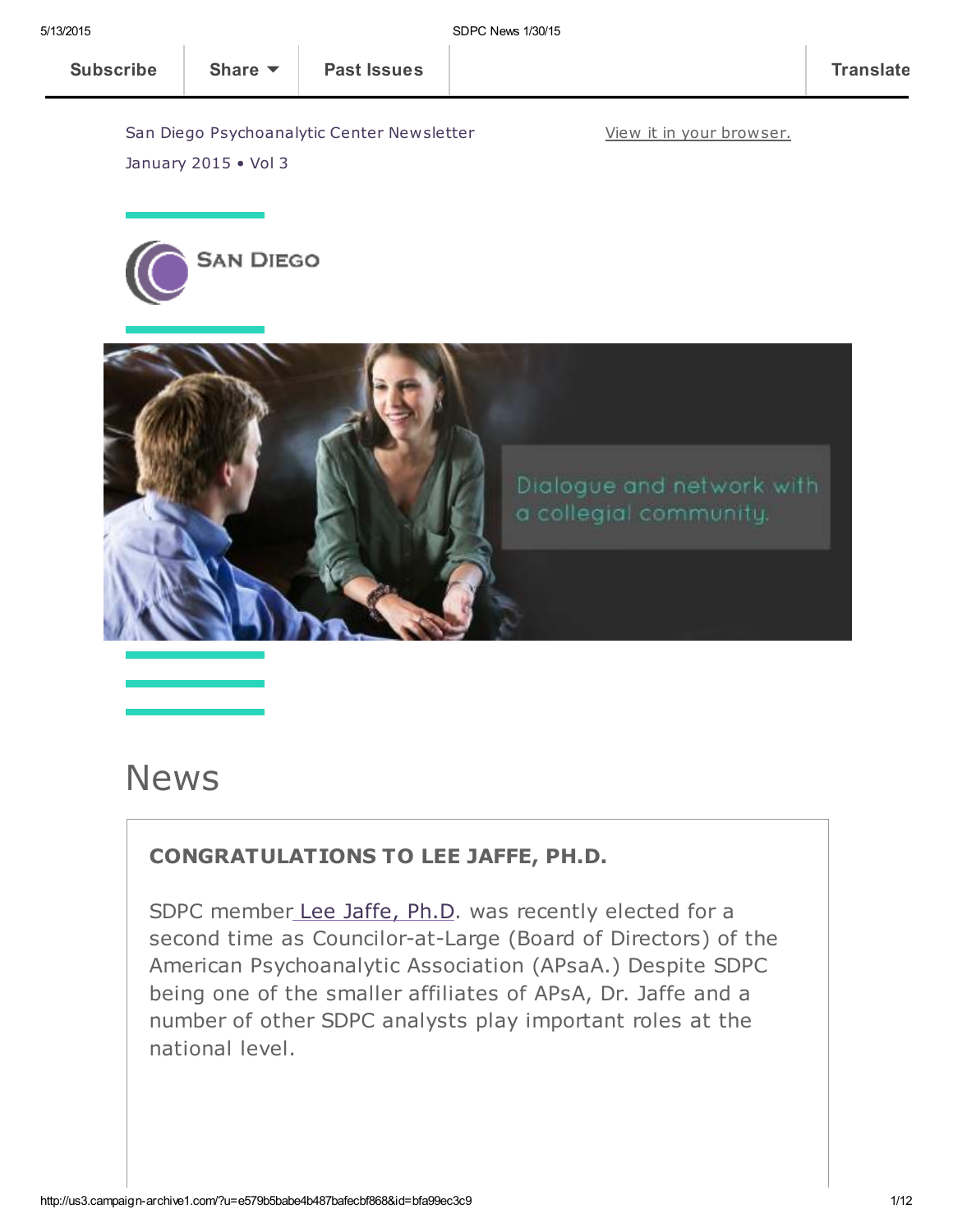

### REID MELOY, PH.D. TO BE VISITING PROFESSOR

Reid [Meloy,](http://www.sdpsychoanalyticcenter.org/members/profiles/61#profile-main) Ph.D. will be the visiting Yochelson scholar at Yale University for a week in March 2015. Please contact Dr. Meloy for further details: reidmeloy@gmail.com

### MOJGAN KHADEMI, PSY.D. PRESENTED WITH APSAA TEACHING AWARD

We congratulate SDPC member Mojgan Khademi, Psy.D.for being honored with a Teaching Award at the 2015 American Psychoanalytic Association Winter Meeting in New York.



### Networking Event, 2/27/15

San Diego [Psychoanalytic](http://www.sdpsychoanalyticcenter.org/) Center invites the San Diego mental health community to a an evening of networking, dinner, and education on Friday, 2/27/15. CME included.

SDPC member Daniel [Blaess,](http://www.sdpsychoanalyticcenter.org/members/profiles/32#profile-main) Ph.D. will present Show Me the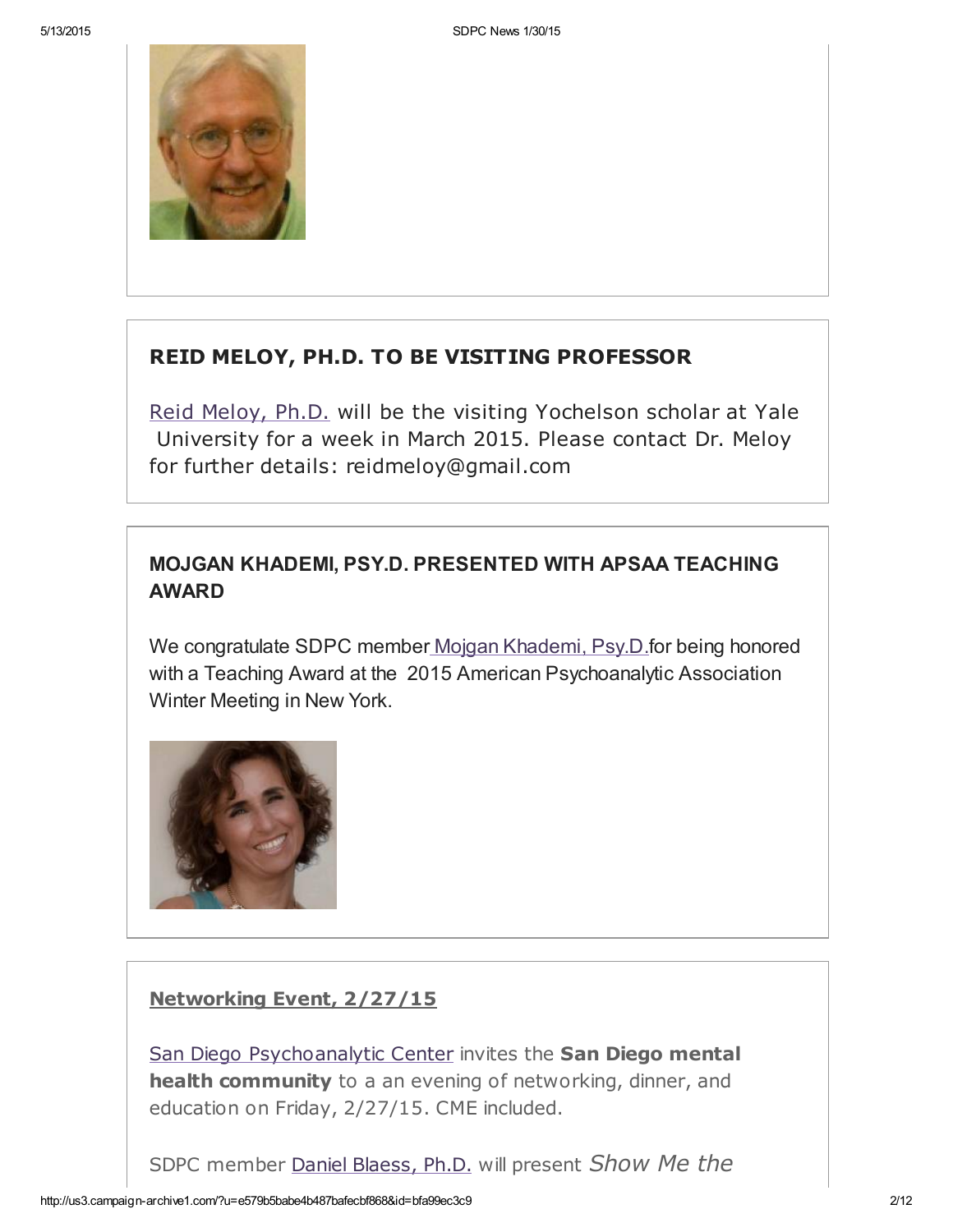Money: Financial Issues in Psychotherapy, He will explain how dealing with money, for both the therapist and the patient, affects clinical work and the treatment as it unfolds. Transference and countertransference will be discussed.



Join your colleagues for an enjoyable evening including 3-course dinner with wine at Tom Ham's Lighthouse on Harbor Island. 2150 Harbor Island Drive, San Diego, CA 92101

Friday, February 27 6:00 - 8:00pm \$59 per person.

Space is limited! Please RSVP to SDPC Administrator Michelle Spencer [sdpc.michelle@gmail.com](mailto:sdpc.michelle@gmail.com) by February 20th to reserve your space and select your meal preferences.

And please tell your [friends](mailto:?subject=Show%20me%20the%20money%20-%20SDPC%20networking%20event%202%2F27%2F15&body=Greetings.%20Check%20out%20this%20upcoming%20networking%20event%20open%20to%20any%20San%20Diego%20mental%20health%20professional.%20%0A___%0ASan%20Diego%20Psychoanalytic%20Center%20invites%20the%20San%20Diego%20mental%20health%20community%20to%20a%20an%20evening%20of%20networking%2C%20dinner%2C%20and%20education%20on%20Friday%2C%202%2F27%2F15.%20CME%20included.%20%20%0A%20%0ASDPC%20member%20Daniel%20Blaess%2C%20Ph.D.%20will%20present%20Show%20Me%20the%20Money%3A%20%20Financial%20Issues%20in%20Psychotherapy.%20%20He%20will%20explain%20how%20dealing%20with%20money%2C%20for%20both%20the%20therapist%20and%20the%20patient%2C%20affects%20clinical%20work%20and%20the%20treatment%20as%20it%20unfolds.%20%20Transference%20and%20countertransference%20will%20be%20discussed.%0A%20%0AJoin%20your%20colleagues%20for%20an%20enjoyable%20evening%20including%203-course%20dinner%20with%20wine%20at%20Tom%20Ham%27s%20Lighthouse%20on%20Harbor%20Island.%0A2150%20Harbor%20Island%20Drive%2C%20San%20Diego%2C%20CA%2092101%0A%20%0AFriday%2C%20February%2027%0A6%3A00%20-%208%3A00pm%0A%2459%20per%20person.%0A%20%0ASpace%20is%20limited!%20Please%20RSVP%20to%20SDPC%20Administrator%20Michelle%20Spencer%20sdpc.michelle%40gmail.com%20%20%20by%20February%2020th%20to%20reserve%20your%20space%20and%20select%20your%20meal%20preferences.%20%0A%0AAnd%20please%20tell%20your%20friends%20about%20this%20networking%20event.%20) about this networking event.

### Donate to SDPC Through [Amazon](http://www.sdpsychoanalyticcenter.org/node/395#overlay-context=node/395) Smile

[AmazonSmile](http://smile.amazon.com/about) is a simple and automatic way for you to support SDPC every time you shop, at no cost to you. Amazon will donate 0.5% of the price of each purchase you make through AmazonSmile to SDPC. Sign up now and specify San Diego Psychoanalytic Center as the organization of your choice.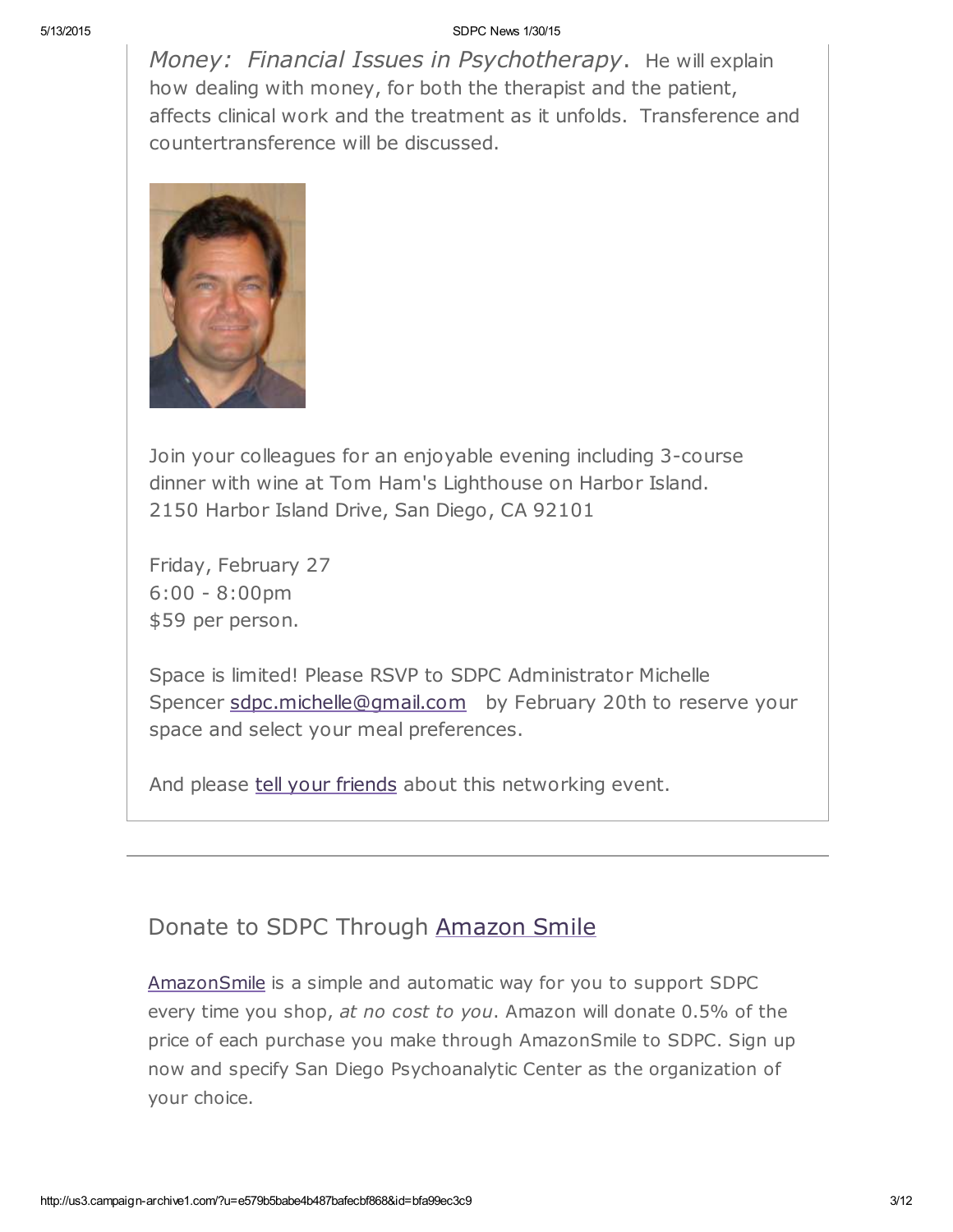### UCSD Department of Psychiatry Grand Rounds & Research Lecture Series

UC San Diego Department of Psychiatry Subscribe to the Department Website Google Calendar for upcoming talks. Archived lectures available under Education Menu/Grand Rounds Tab.

Tune in and watch live!

For further information contact: nmurphy@ucsd.edu or call 619.543.3387

# Member Publications

Calvin [Colarusso](http://www.sdpsychoanalyticcenter.org/members/profiles/20#profile-main) M.D. published a chapter entitled "Fear of Death" in the book "Fear" A Dark Shadow Across Our Life Span," edited by Salman Akhtar M.D., Karnac Books, London 2014, pp.169-192.

The chapter begins with a developmental line of death awareness and a discussion of "normal" fears of death. Freud's ideas on the subject are presented in the next section entitled "pathologic fears of death." Fears of death are then discussed in relationship to life experiences and later to significant trauma. The relationship between neurotic conflict and fears of deathis discussed in a section which contains clinical material from two analyses, one by Eli Miller M.D.The next section discussed fears of death and fantasies of rejuvenation as presented in classic films. After a section on the relationship between religion and the fear of death the chapter ends with a discussion of mastery of the fear of death.



Reid [Meloy,](http://www.sdpsychoanalyticcenter.org/members/profiles/61#profile-main) Ph.D. is senior author (with his colleagues) of The Concept of Identification in Threat Assessment, just published in Behavioral Sciences and the Law.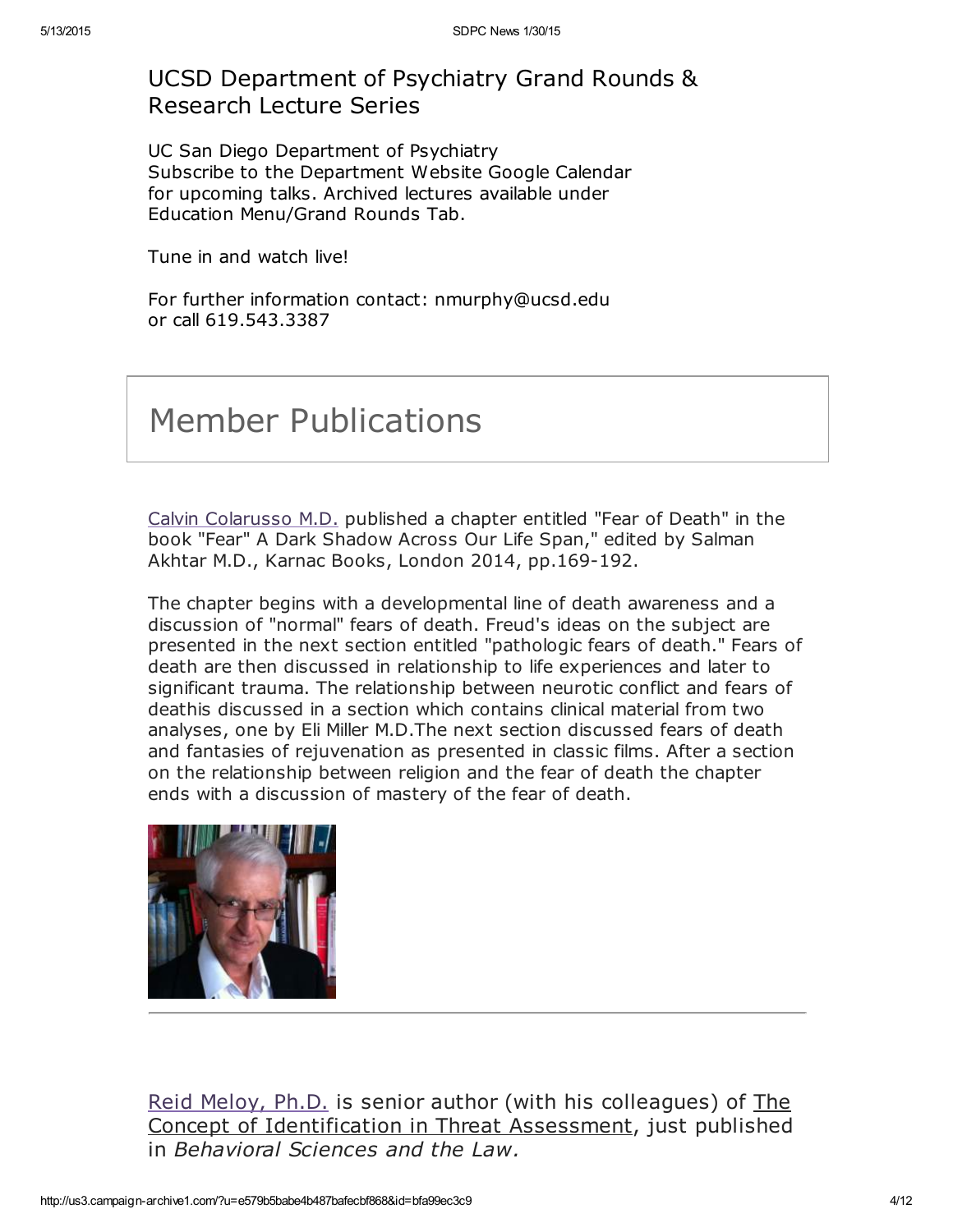

Maria [Ritter,](http://www.sdpsychoanalyticcenter.org/members/profiles/3#profile-main) Ph.D., presented her paper, Silence as the Voice of Trauma at

the Discussion Group on Psychoanalysis and Spirituality at Winter Meeting of ApsaA.



# SDPC Member Spotlight

### Kristin Whiteside, Ph.D.

Student, SDPC Adult Psychoanalytic Program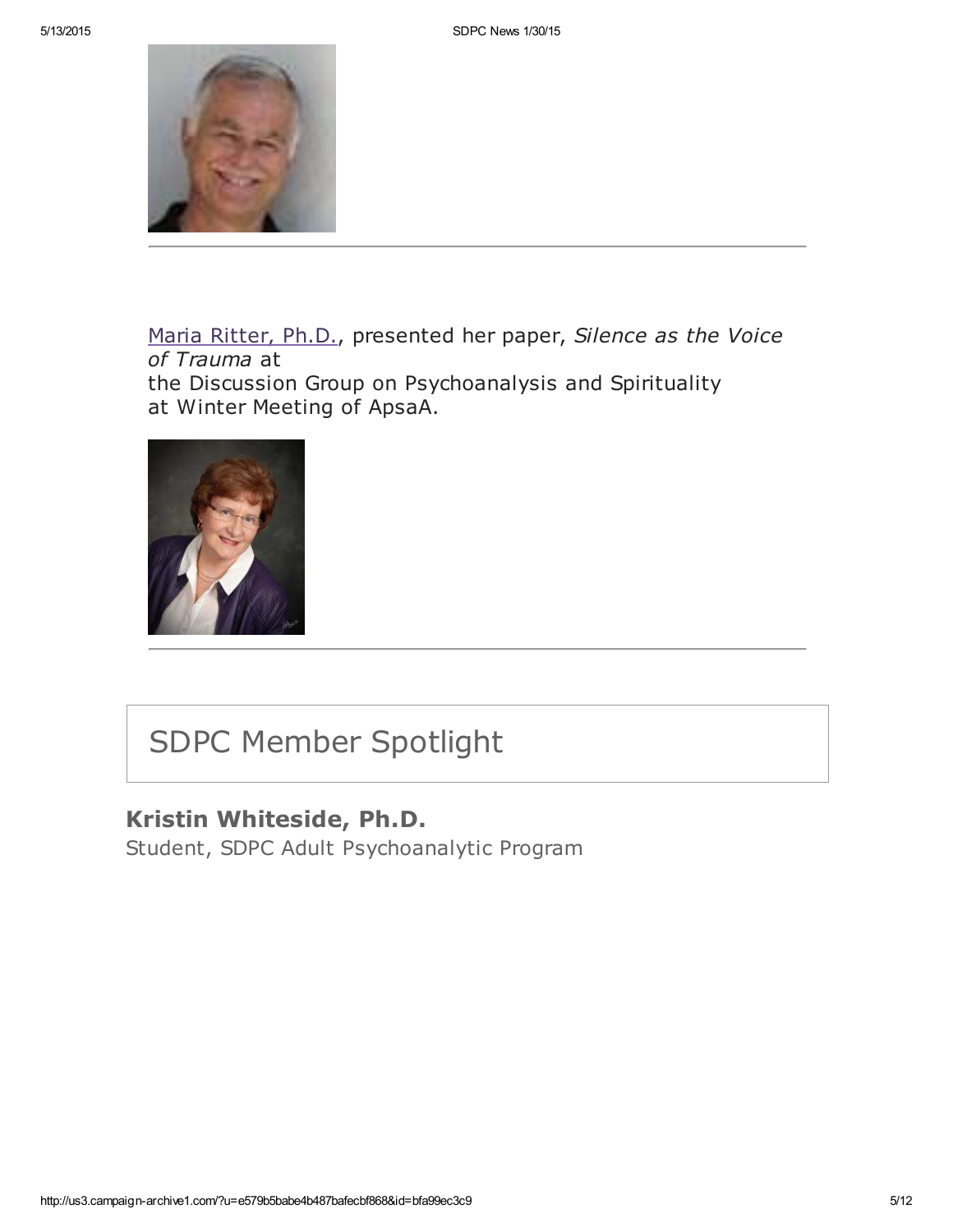

Hometown: New Orleans, LA

### What was your pathway toward entering the mental health field?

It began in college with an initial interest in medicine, behavioral medicine in particular. I was curious about the behavioral aspects of health and why people make choices that are not in their best interest. I didn't realize it at the time, but I was on the path towards understanding unconscious motivation. Drawn to health psychology, I worked with a professor studying the physical and emotional benefits of writing. Guess what? Writing daily about your feelings about a stressful or traumatic event produced measurable changes in physical health as well as depression and anxiety. There was a personal connection to this work, as I was an avid letter writer and kept a journal. Validation of the benefits of writing initiated my interest in unconscious mental life and the mechanisms of expression, change, and growth.

### And what drew you to psychoanalysis/psychoanalytic psychotherapy?

My interest in psychoanalysis resulted from the merger of my interests in the intellect and cognitive functions with emotional and subjective experience. Early in my training, I provided psychoeducational assessment, and I worked individually with students to develop learning strategies. As I developed relationships with my students, I saw the connection between their cognitive challenges and their ability to connect in a relationship with me. Focused on academics, we were discussing their brains, but I really wanted to learn about their minds.

I pursued my interest in the mind during an internship in a college counseling center, with the guidance of a psychoanalytically-oriented supervisor. The relationship with my supervisor and the theory opened a window beyond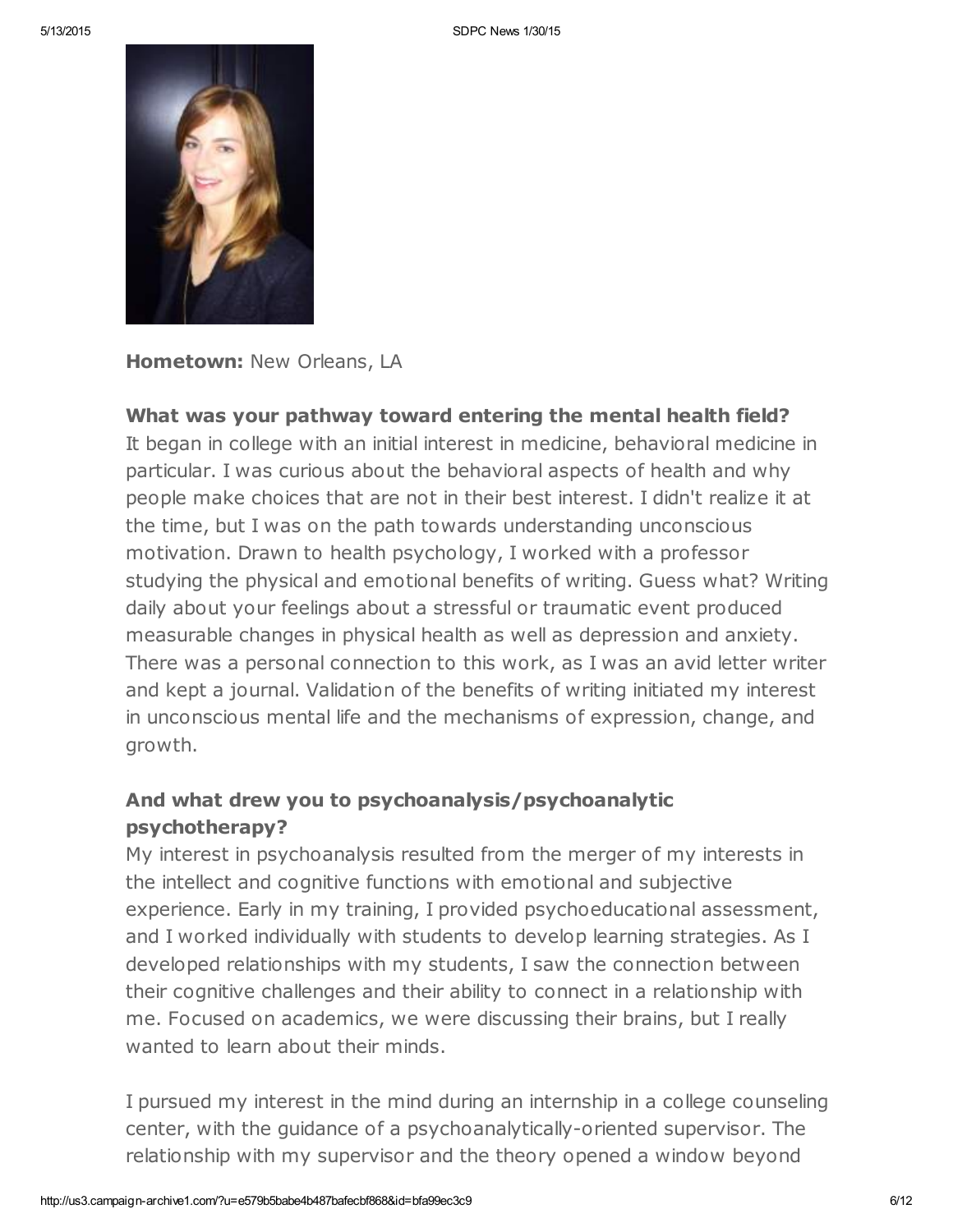understanding patients in terms of symptoms and history. I learned through the experience that understanding could be achieved within our interactions and mutual feelings. The experience of thinking about a patient from an interpersonal point of view, considering when and how to intervene, and achieving change was compelling, and I have thus sought opportunities for psychoanalytic supervision and training ever since.

### Tell us about your educational experience thus far at SDPC: Particular courses, experiences, teachers, supervisors/consultants that have been most formative?

Each of my instructors has left a unique mark on my understanding of the mind. As a beginning analyst, I have found it very useful to think about the various ways that one may listen to patients. As such, the coursework on modes of communication, countertransference, and thinking about the child within the adult have been particularly influential. I am enjoying the theoretical courses as well, which have presented diverse viewpoints on modern ego psychology to intersubjective theory.

### How has your training in psychoanalysis or psychoanalytic psychotherapy affected a) your practice, and b) your professional development? Other areas of life?

I am in the process of building my private practice, and psychoanalytic training has benefitted my professional growth twofold. I have been able to work more intensively with patients and in particular have been able to address difficult feelings and resistance early in the treatment. In addition, my personal analysis has helped me to move forward towards my goals and aspirations, both personal and professional. It is not easy to integrate psychoanalytic training with one's real life, but the relationships that I have developed with fellow candidates, instructors and supervisors have enriched my life and work immeasurably.

### How else have you applied your analytic knowledge?

Psychoanalysis has been criticized for its lack of accessibility. Indeed, it is a costly treatment in terms of time and money. However, psychoanalytic thinking can and must benefit those who are not traditional candidates for psychoanalysis. In addition to my practice, I provide psychological services to students at The Preuss School UCSD, a charter school for disadvantaged students in grades 6 through 12. While there are limitations to the frequency and duration of the therapy that I provide, my work is psychoanalytically informed. Students in the counseling program learn to be curious, to look inward, and become more skilled at mentalizing. Further,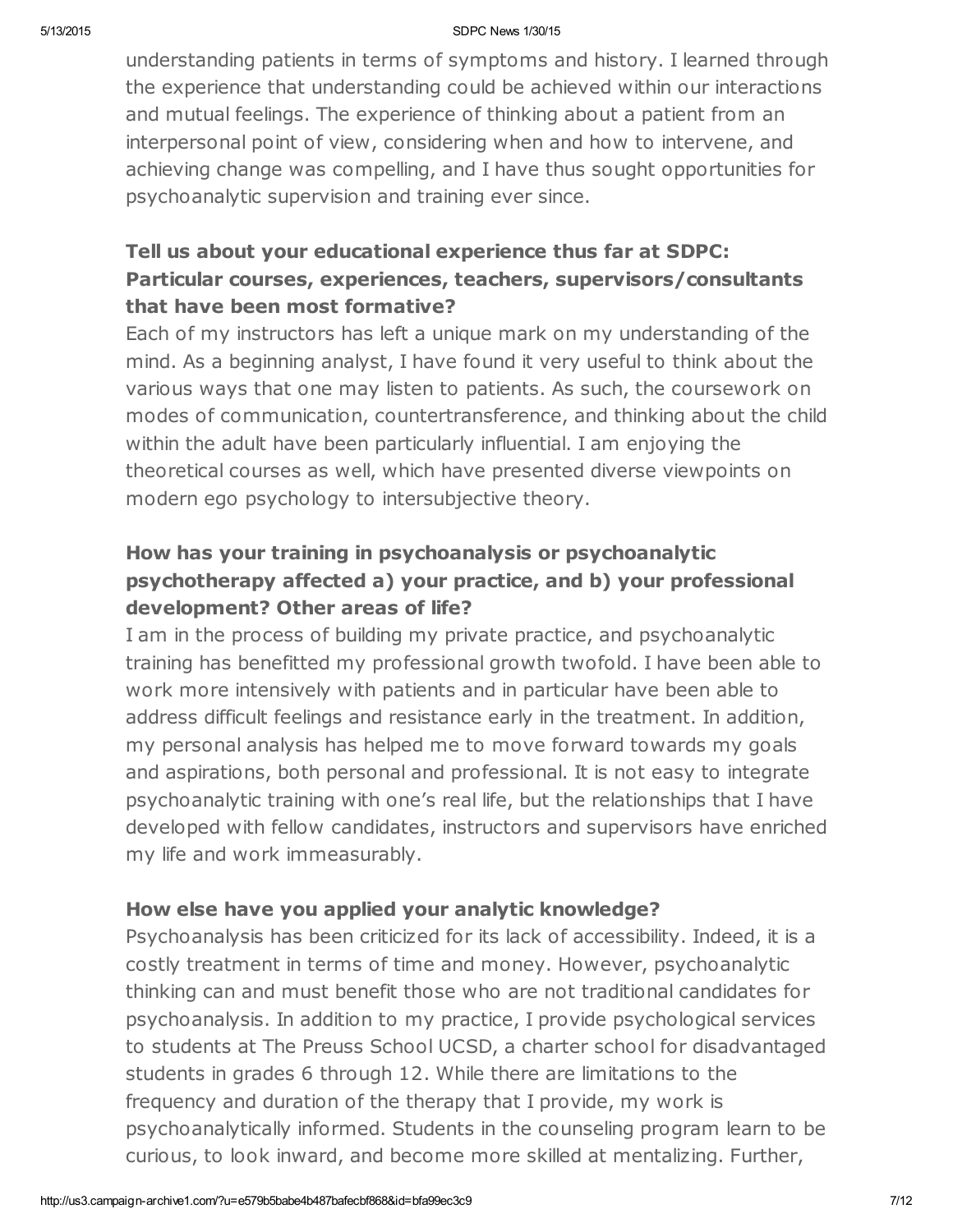they learn to speak about difficult feelings with an adult, and I have seen this generalize to their developing improved relationships with other adults in their lives. It can be challenging work with a population that is burdened with external stressors such as poverty, immigration issues, and acculturation challenges. However, students do learn to cope with their difficulties, and to take responsibility for their choices. As one student mentioned at the termination of therapy, "I learned that there is a reason for everything that I do, and that I can ask myself why I do what I do."

### Tell us about your practice and who you are most interested in working with.

In my practice, I provide psychoanalytic psychotherapy for adolescents (age 12 and older) and adults seeking treatment for depression, anxiety disorders, and relationship difficulties. I also have an interest in treating patients diagnosed with ADHD, Learning Disorders, and high-functioning Autism Spectrum Disorders. In the case of younger patients, I involve parents in the therapy in order to help them to better understand, cope with, and assist their children with their developmental needs.

Where is your practice, and how can potential patients contact you?

My practice is located in Encinitas just off of the 5 freeway at Santa Fe Drive. I may be reached at 760-707-7540.

# SDPC Educational Events

### TONIGHT! Grievance As a Container of the Negative

Guest Presenter: Maxine Anderson, M.D.

When: Friday, January 30, 2015 7:30-9:30 p.m. (7:00 – registration/wine and cheese)

Where: SDPC

Cost: Members free, non-members \$25, students \$15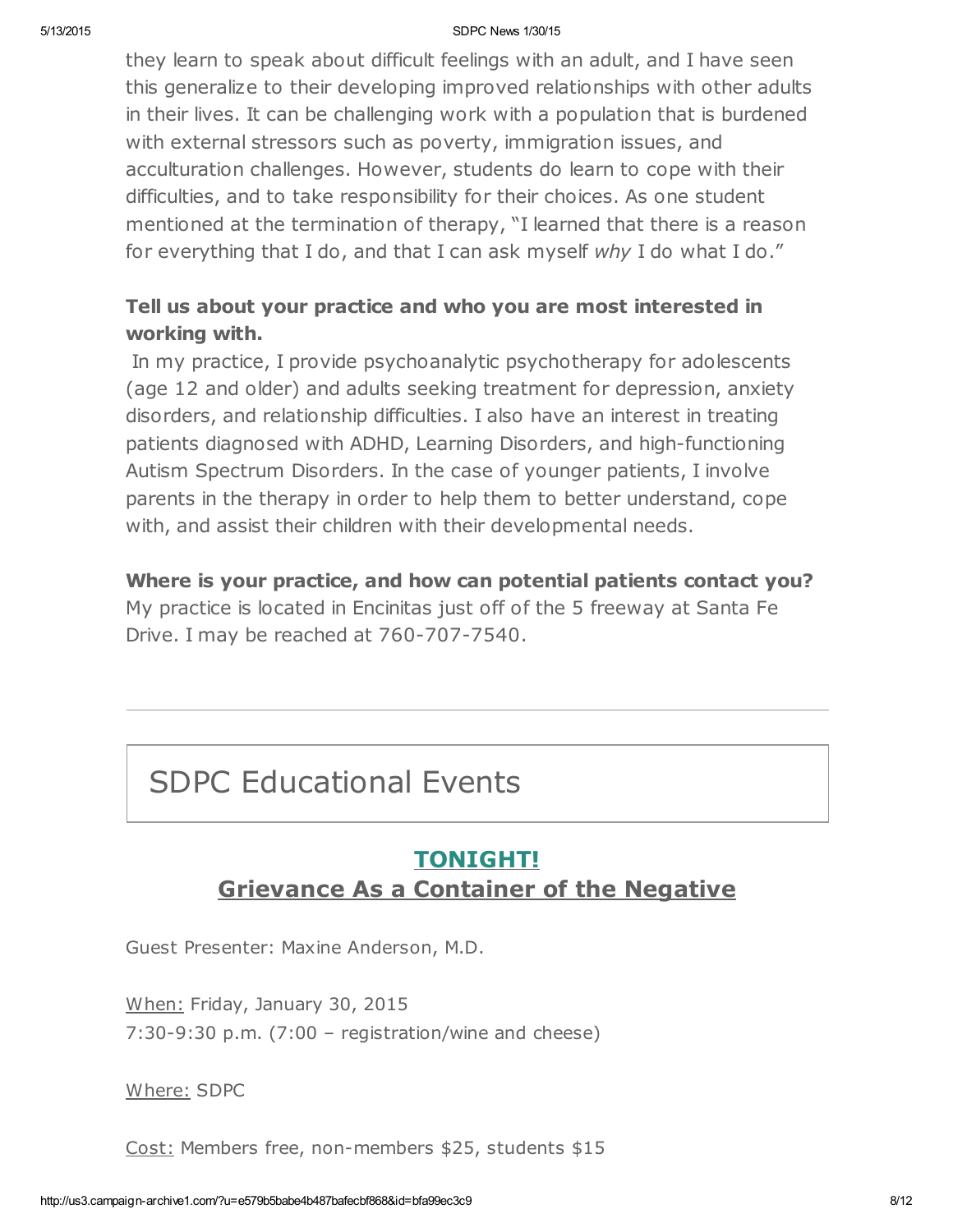#### [Register](http://www.sdpsychoanalyticcenter.org/register-and-pay-online) and Pay

#### CEUs: 2

While grief may lead to mourning and emergence from loss, grievance, especially stemming from early parental loss, may lead to the frozen, deadened entanglement with the lost object that is akin to Freud's concept of melancholy. This discussion will review some understanding about grievance and attempt to demonstrate in detail the clinical to and fro that may transform grievance into resolvable grief, while also respecting the massive de-animating resistance (entrenchment) that such grievance can mount against efforts to bring warmth and understanding.

#### Presenter Information:

Maxine Anderson, M.D. is currently a Training and Supervising Analyst at the Seattle Institute of Psychoanalysis, and a Clinical Professor in the Department of Psychiatry and Behavioral Sciences at the University of Washington. She was previously on the faculty at the Tavistock Clinic in London, England, and has published several papers in journals such as The British Journal of Psychotherapy, Journal of the American Psychoanalytic Association, and Psychoanalytic Inquiry. She has participated in numerous seminars and presentations regarding the Kleinian perspective on the human personality and ways of addressing aspects of the personality and especially unconscious processes.

See more upcoming educational events [here.](http://www.sdpsychoanalyticcenter.org/community-connections/upcoming-events)

### The San Diego Psychoanalytic Center is dedicated to promoting the relevance and vitality of psychotherapy and psychoanalysis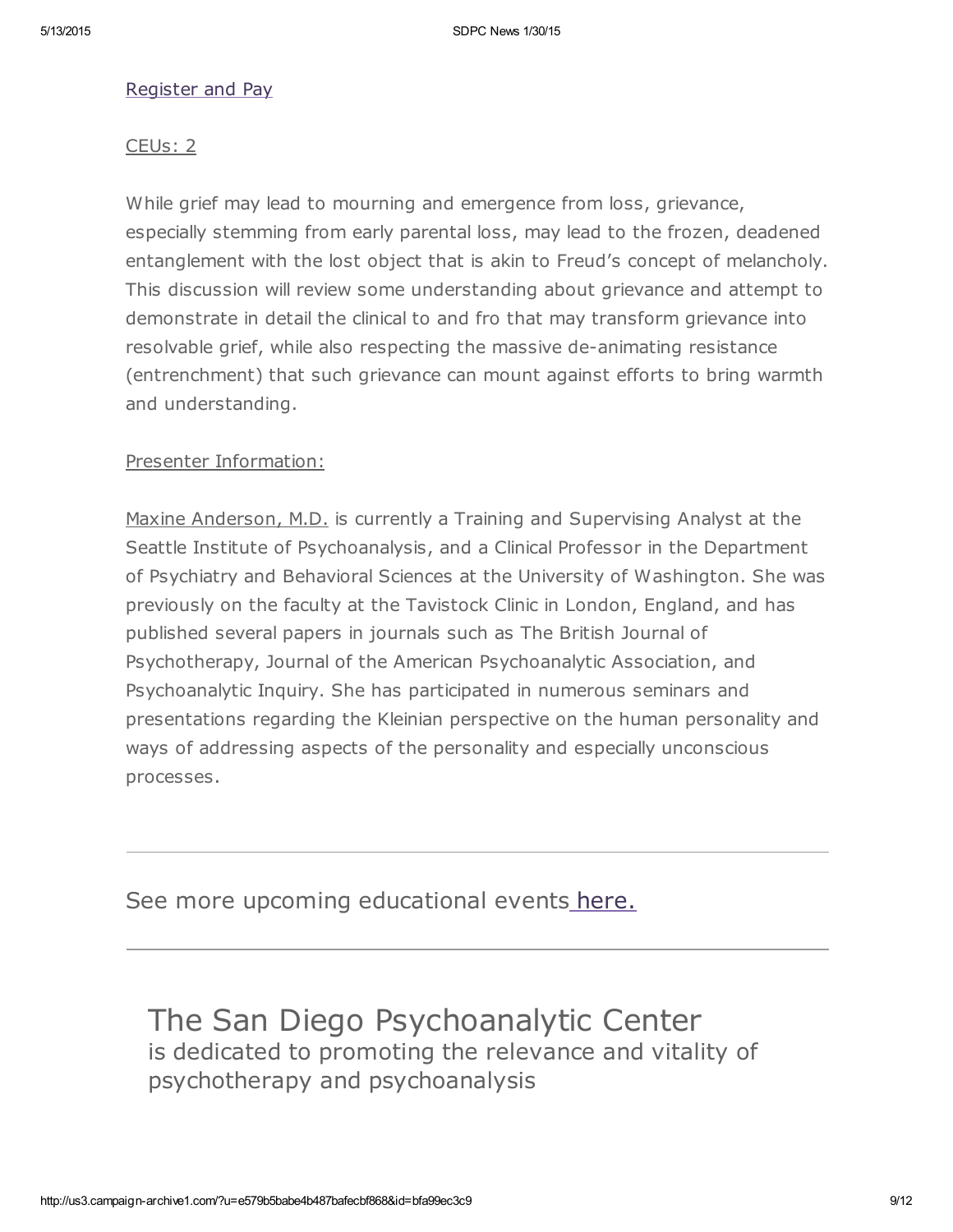Advanced Training Innovative, inspiring and individualized education

Continuing Education Educational events for mental health professionals and the public about psychoanalytic thinking and clinical applications in diverse settings

#### Mentoring

Fellowship for mental health trainees early-career therapists

Community Involvement Connections with mental health professionals, academic institutions, and professional societies

Referral Service Referrals for psychoanalysis and psychoanalytic psychotherapy for adults, adolescents and children in the San Diego area (619-615-8428)

Events and Celebrations Upcoming event: Spring celebration to honor new grads

Collegial Connections Community of supportive, experienced, and dedicated psychoanalytic therapists

Practice Promotion Support in building your therapy practice

# Services Offered By SDPC Members

Please send your Announcements to: sdpc.michelle@gmail.com

# SDPC Member Classifieds

REMINDER: Please send all future announcements/event advertisements to Ms. Michelle Spencer at: sdpc.michelle@gmail.com. They will be included in the next volume of the SDPC weekly newsletter.

# Donate to SDPC Through [Amazon](http://www.sdpsychoanalyticcenter.org/node/395#overlay-context=node/395) Smile

[AmazonSmile](http://smile.amazon.com/about) is a simple and automatic way for you to support SDPC every time you shop, at no cost to you.